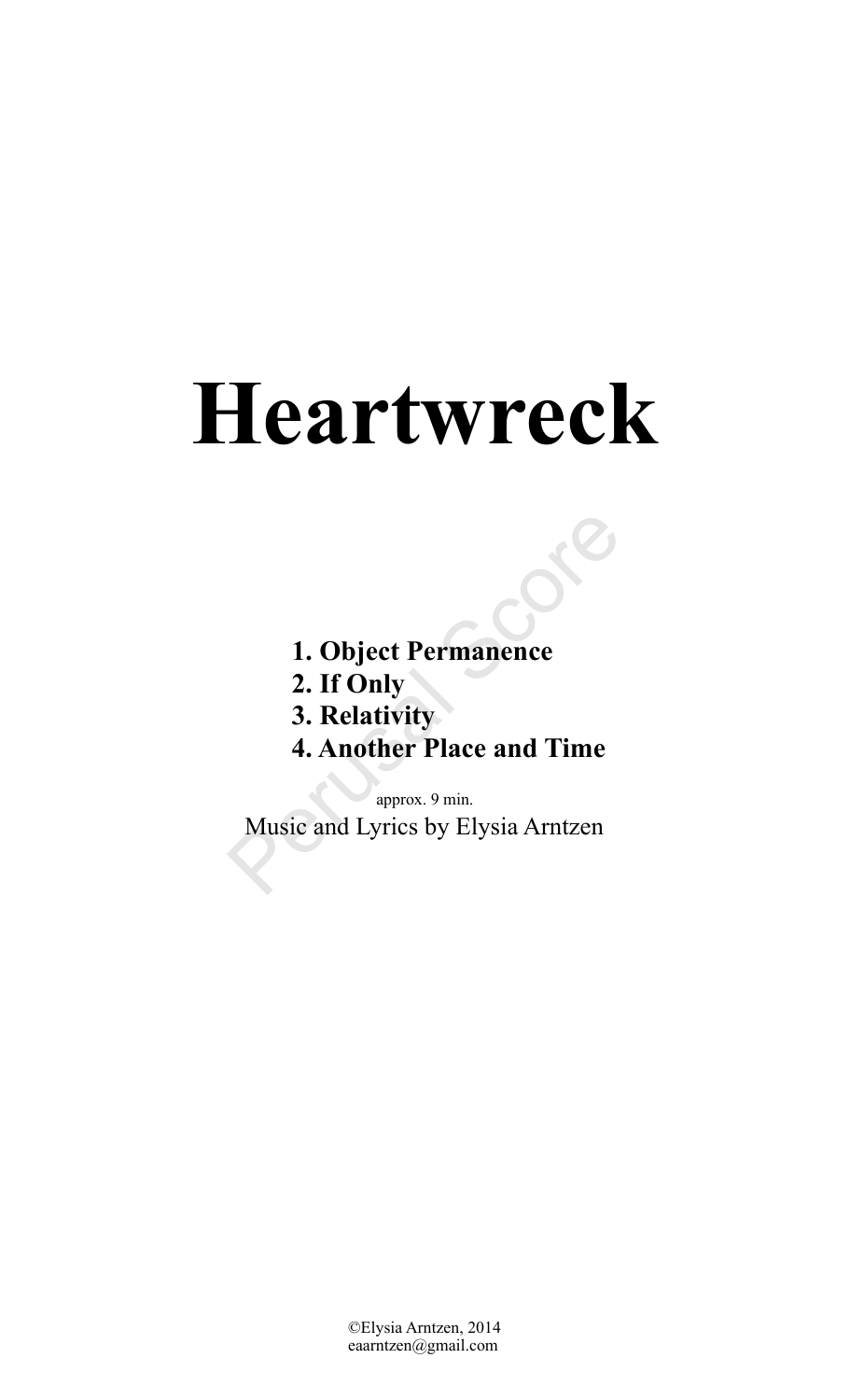## **Object Permanence**

Your face is the sun breaking through an ocean of storm clouds. Your smile is the birth of a star.

My heart moves slowly Through the gray fog, a swirling of muted colors; The everyday, a small pendulum, You, a bright pulsar.

In your absence, amidst the faded tides, Your existence in my mind is a lighthouse. You unquestionably exist, But in your absence, do I?

## **If Only (Heartwreck)**

My heart is a car that I keep crashing, So much that no one can fix it. It won't go, so it has to be pushed or towed. I've taken to pushing it myself.

My heart is a ship that I've sailed into rocks, With no harbor in sight. If I stay here, I'll eventually starve, But if I swim, I'll drown or be eaten by sharks. as to be pushed or towed.<br>
I am drawn to you<br>
mg it myself.<br>
that I've sailed into rocks,<br>
Score of the earth,<br>
The expection of the earth,<br>
that is a set our consciousnes<br>
At another place a<br>
You hug me as an<br>
Your smile

#### **Relativity**

If I fall off the face of the earth, and gravity does not notice, would you notice, and seek out my lonely soul in the vast abyss?

As I float through the void, the stars appear so close to each other, and so impossibly far from me. Their distance from each other is imperceptible from my perspective.

Wherever I fall, I am always here; I exist within myself.

## **Another Place and Time**

At another place and time... The first man and woman embrace Newborn love fascinates them Love is kept alive and held close

At another place and time... We meet for the first time You hug me like an old friend I am drawn to you as if by gravity

At another place and time... Our atoms are created deep within a star We exist in another form Our consciousnesses are yet unformed

At another place and time... You hug me as an old friend Your smile lifts my heavy heart effortlessly I still am drawn to you

At another place and time... Everything and everywhere exist as a singularity We exist as a singularity We are together and we are one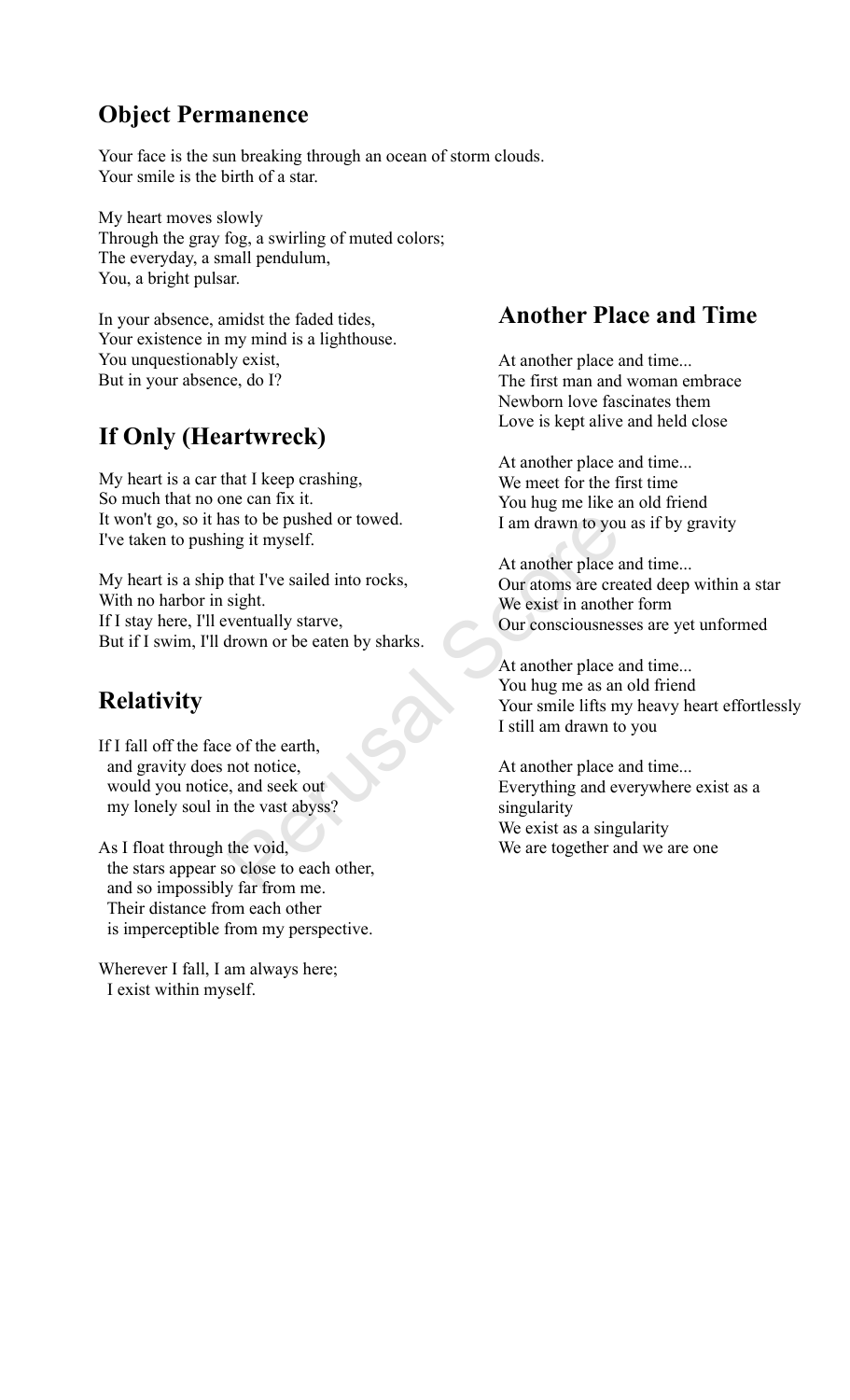## **Program Notes:**

 *Heartwreck* is a set of four pieces that follows the process of falling in and out of love, using metaphors that are not commonly used to talk about romantic love. The four pieces; *Object Permanence*, *If Only*, *Relativity*, and *Another Place and Time*; each deal with a different emotion. These emotions are infatuation, regret, loneliness, and finally contentment.

 The first piece in the set, *Object Permanence* is about falling in love with someone and wondering whether they think of you as often as you think of them. The text illustrates the feeling of warmth and excitement that comes from seeing this person by using imagery of lights. This is in contrast with the faded colors and fog, representing the mundane. Musically, I use close harmonies to give the piece an overall warm feeling, and move to major triads with the text about light, often using chromatic mediant relations. The title, *Object Permanence*, refers to the concept of an object existing even when you cannot see it, and the concept is treated in a playful manner in the last few lines.

 *If Only* uses a poem I called *Heartwreck*, which became the name of this set. The poem compares continuous failed attempts at love with a wrecked car and a ship on the rocks. While regret is a main theme of the piece, the poem also expresses stubbornness and uncertainty. The piece consists of sustained notes on the text "if only" as well as spoken lines, which are meant to be read in different ways. The spoken lines represent the thoughts that go through individuals' heads even while engaged in a group activity. *If Only* explores the idea of feeling isolated emotionally, while not really being alone.

 *Relativity* plays with the commonly used idiom "to fall off the face of the earth." The poem describes escaping the earth's gravity and floating through the void of space. The stars in their constellations seem so far away, and yet so close to each other, creating a deep feeling of loneliness. Of course, it is an issue of perspective; the stars are really very far from each other, and the piece ends somewhat more optimistically with the affirmation "I exist within myself." Even in great loneliness, a person doesn't simply cease to exist. This piece is for four solo voices rather than the entire ensemble. The individual lines happen at different times, but are actually very similar to each other and interact harmonically. This is parallel to the stars in the poem, very far from each other, but from an outside perspective they create meaningful pictures. the method of the preced, the point and consists of sustained notes on the text "if only" as we<br>ecce consists of sustained notes on the text "if only" as we<br>eart to be read in different ways. The spoken lines repres<br>livid

 *Another Place and Time* is a story that is not told in chronological order. Most stories are told in past tense, and time is linear. This one is told in present tense, as if every moment exists and time is simply another dimension to travel along. It is like reading a book by selecting random pages rather than starting at the beginning. Musically, the words "At another place and time" are given a particular rhythm and melody each time they occur. In general, the chronological order of the story can be found by looking at the harmony. The beginning of the story is the last verse, which is a single melody with accompanying chords, and the next part of the story is the middle verse, which contains duets. The end of the story is the fourth verse, which contains primarily 5-note harmonies.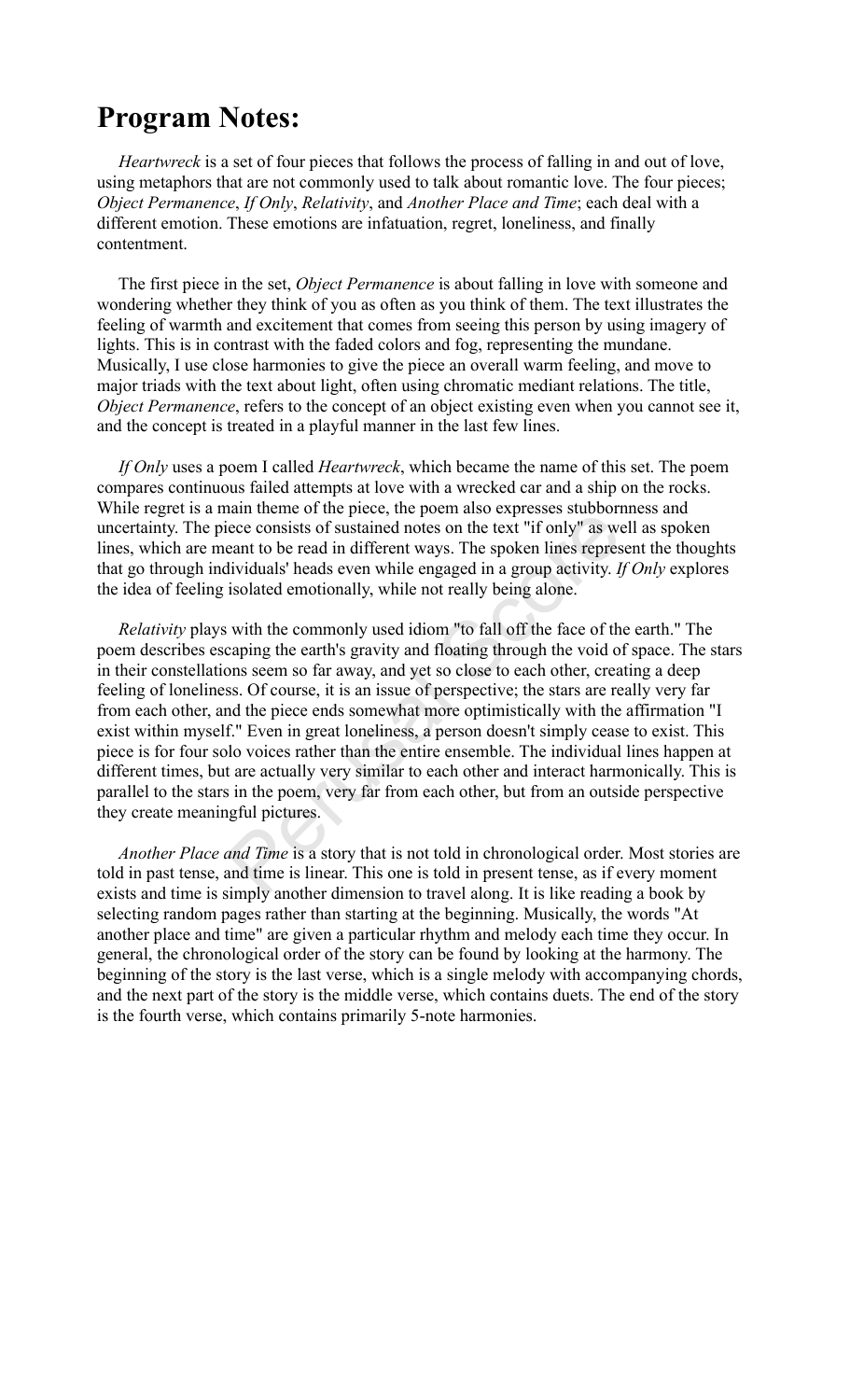#### **1. Object Permanence**



 $\frac{2}{4}$  $\bar{5}$   $\frac{1}{\gamma}$ e<br>R

*3*

**ð** 

<u>ș:</u>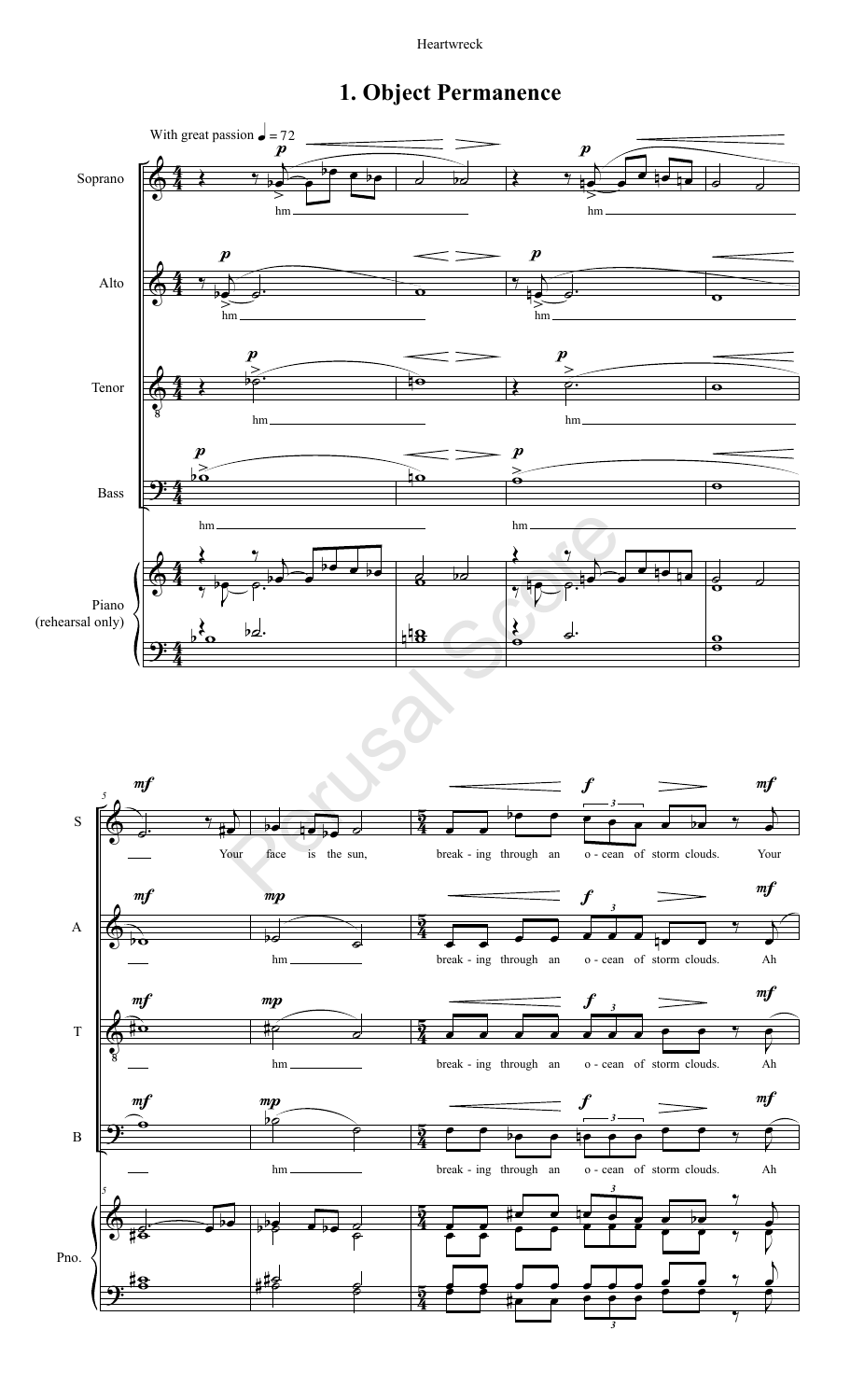

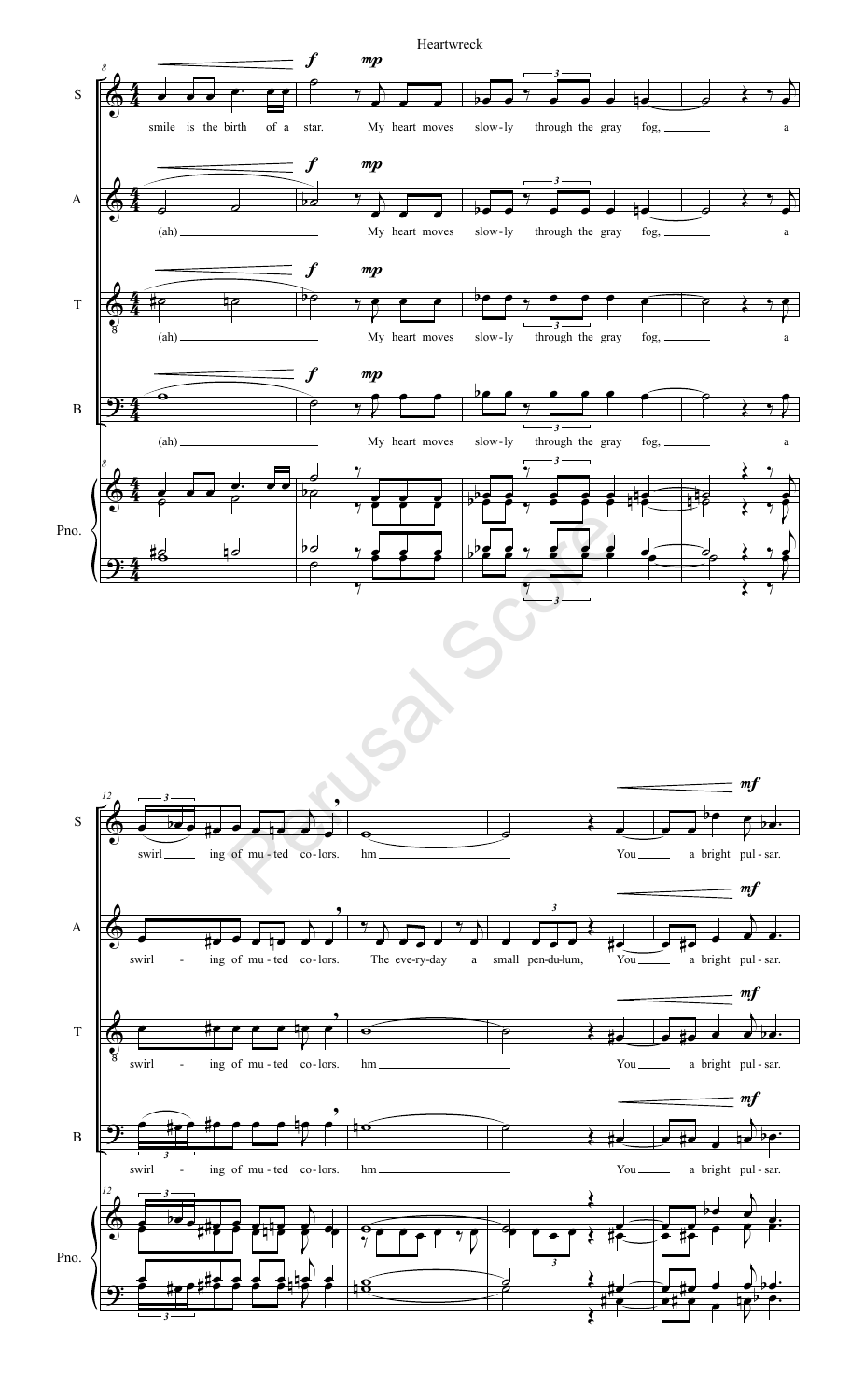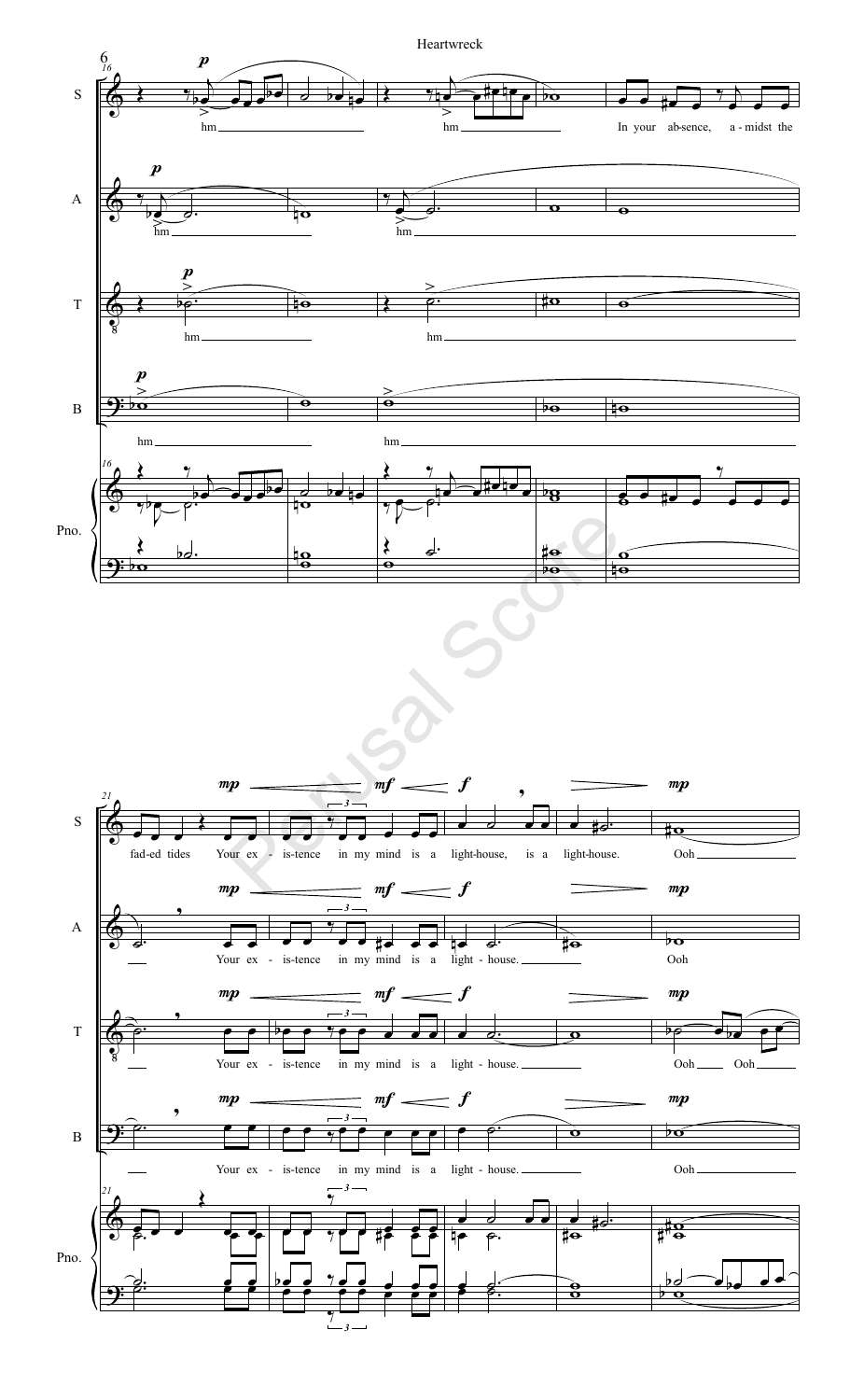

8

Pno.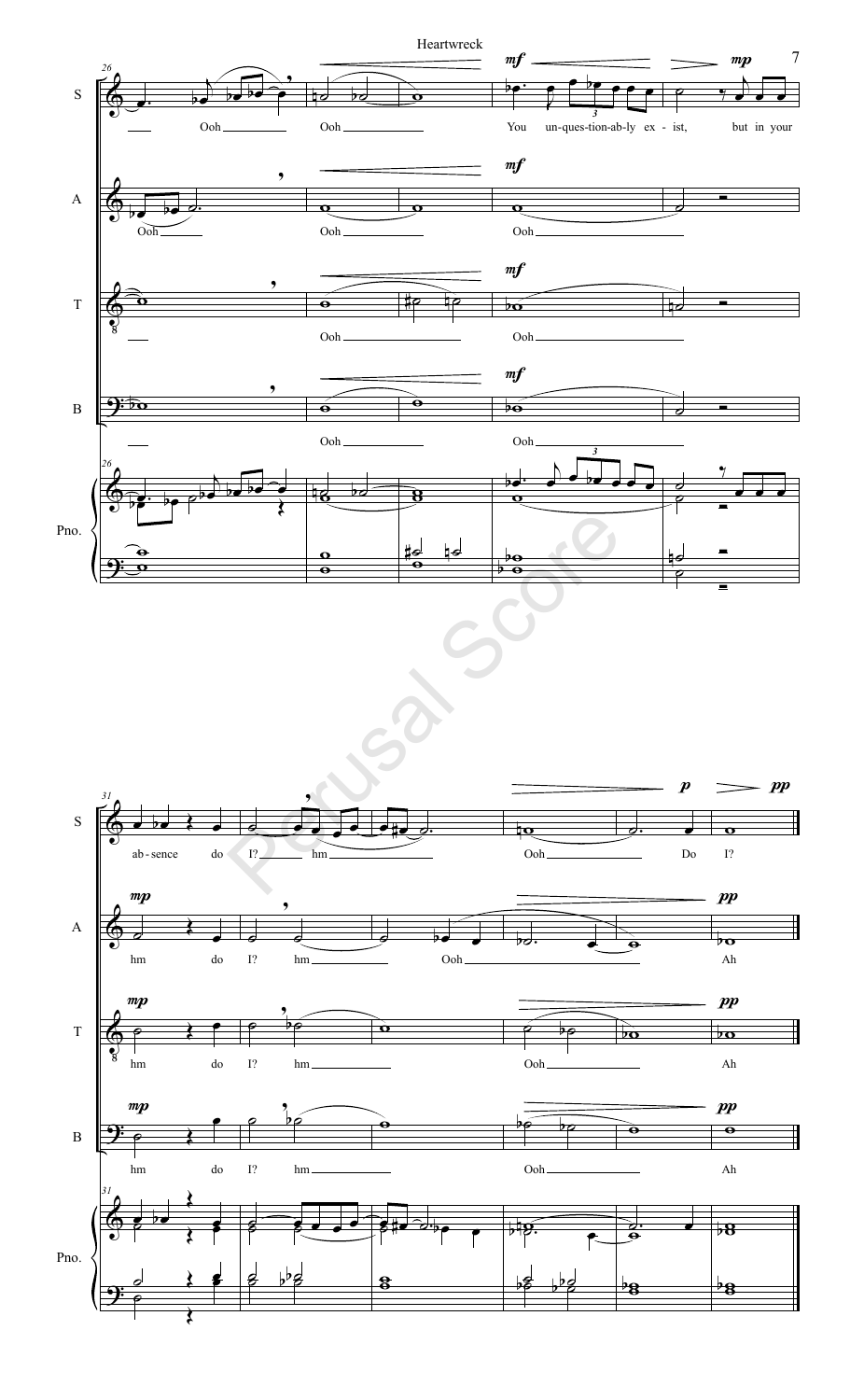

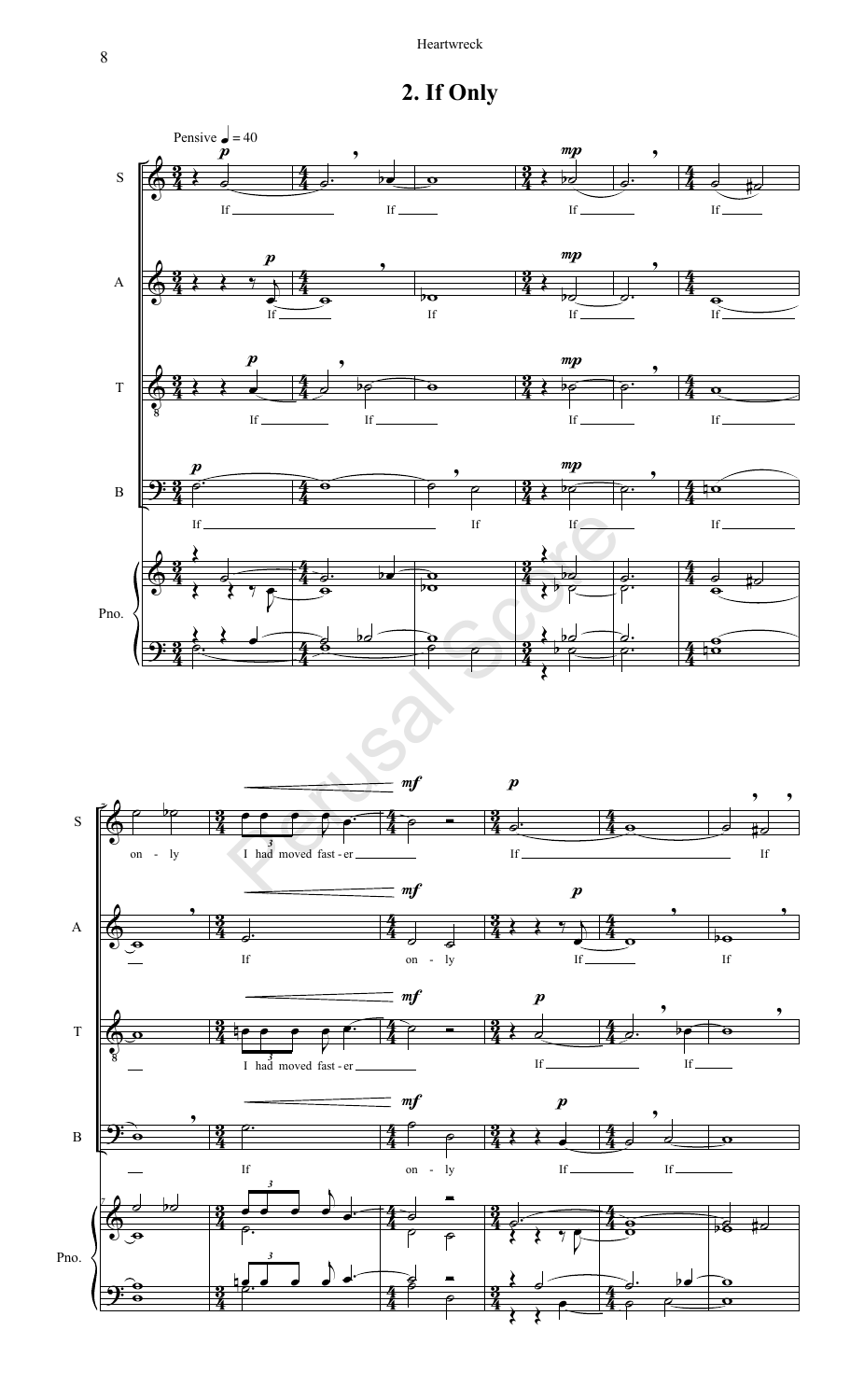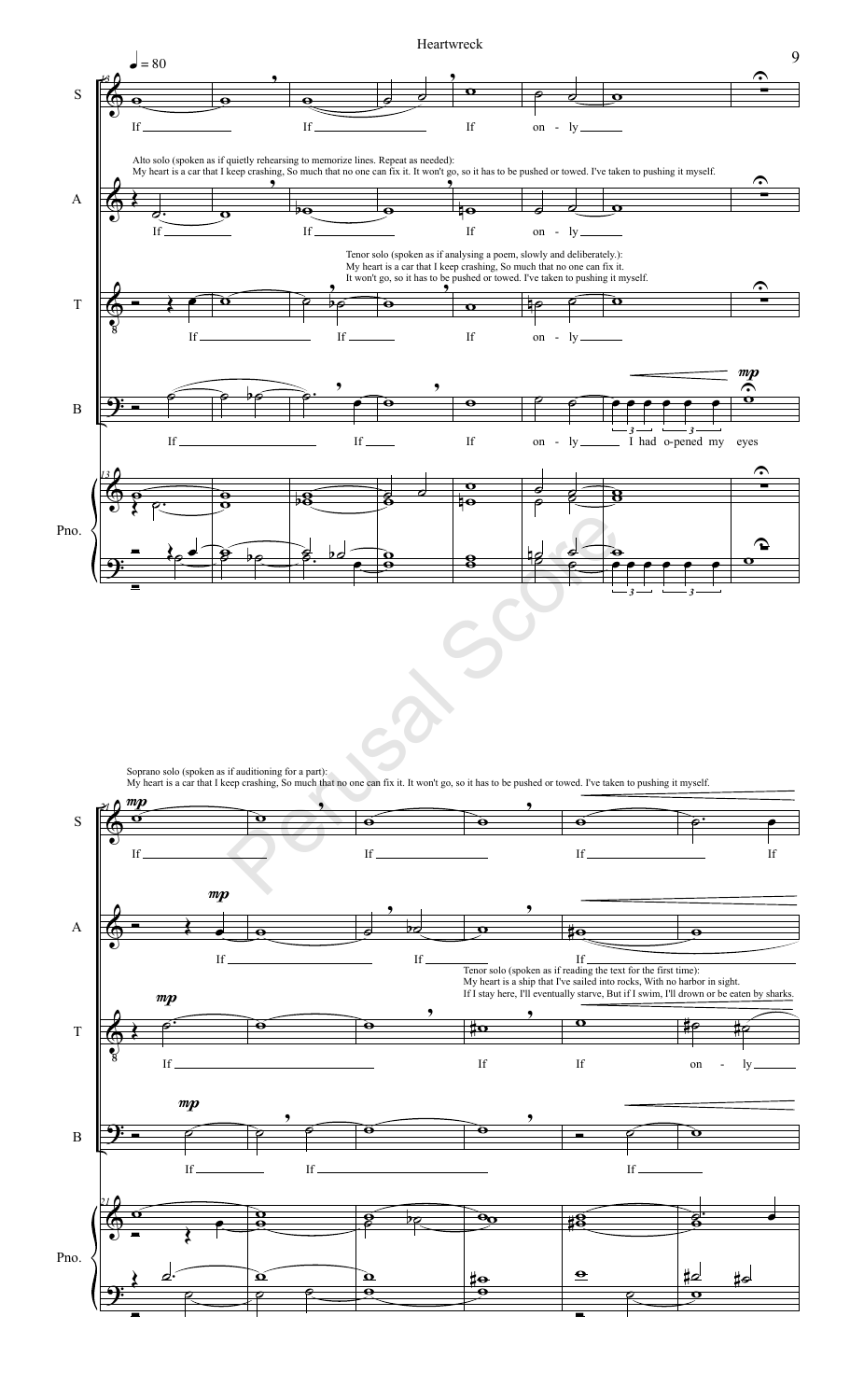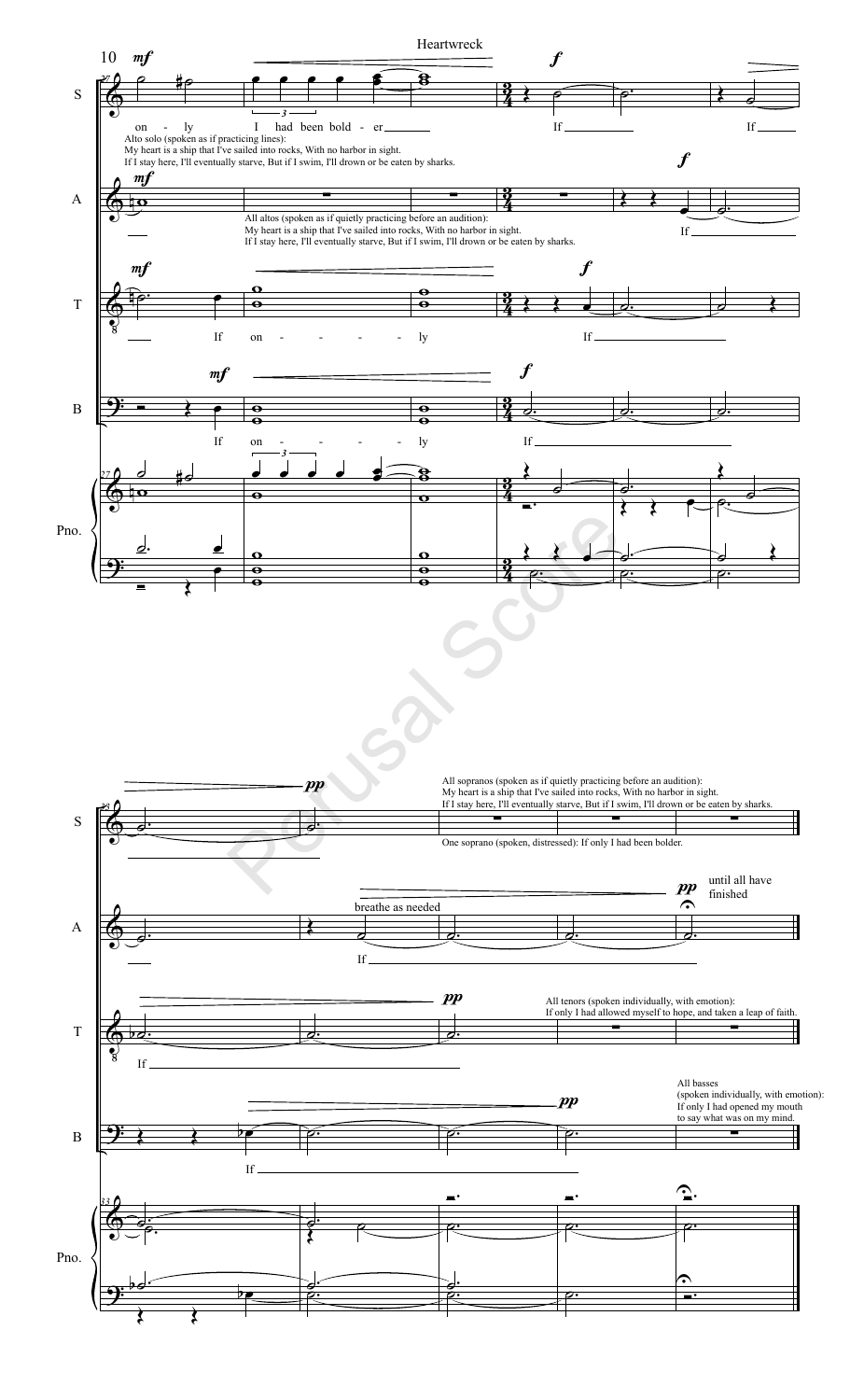#### **3. Relativity**



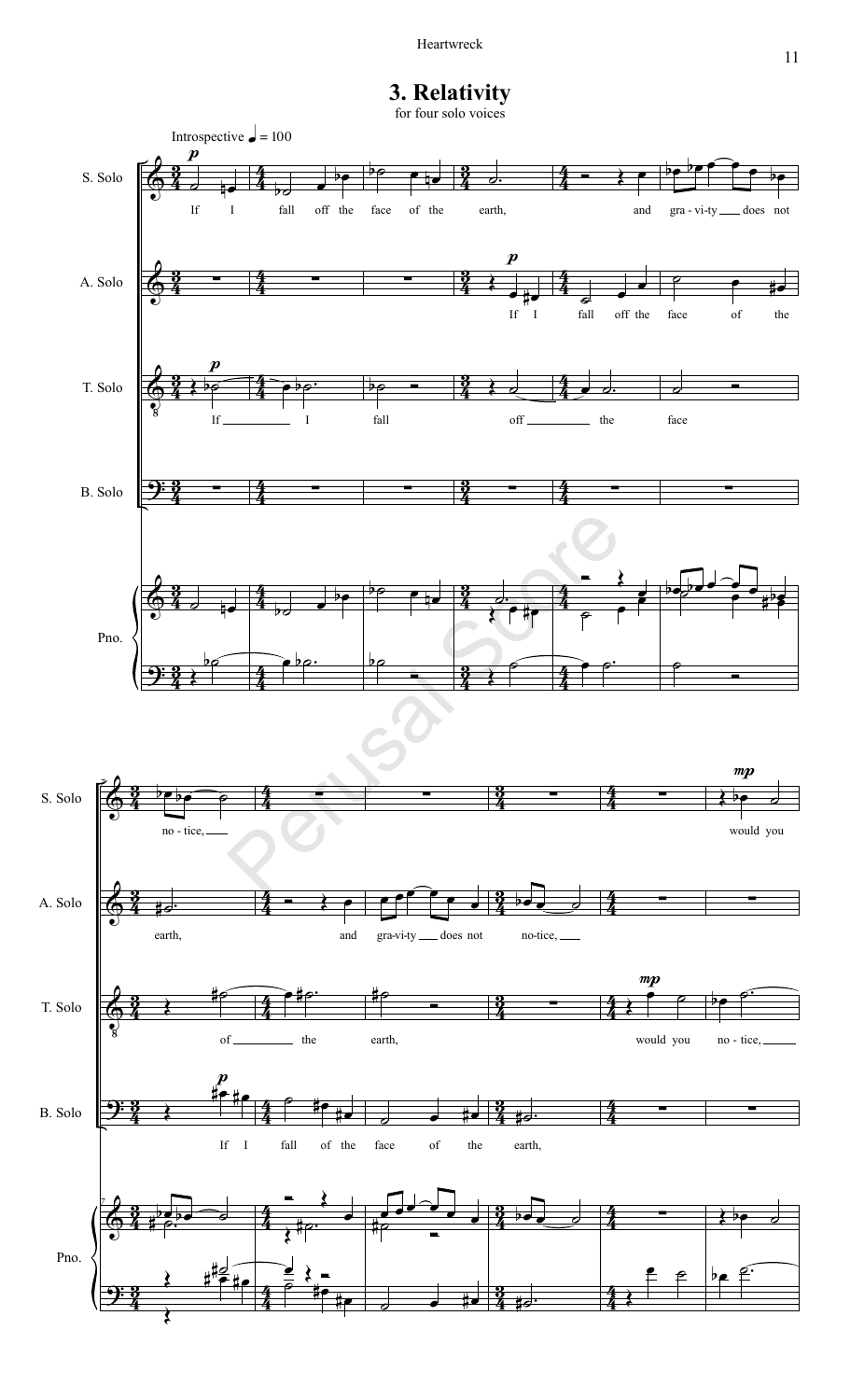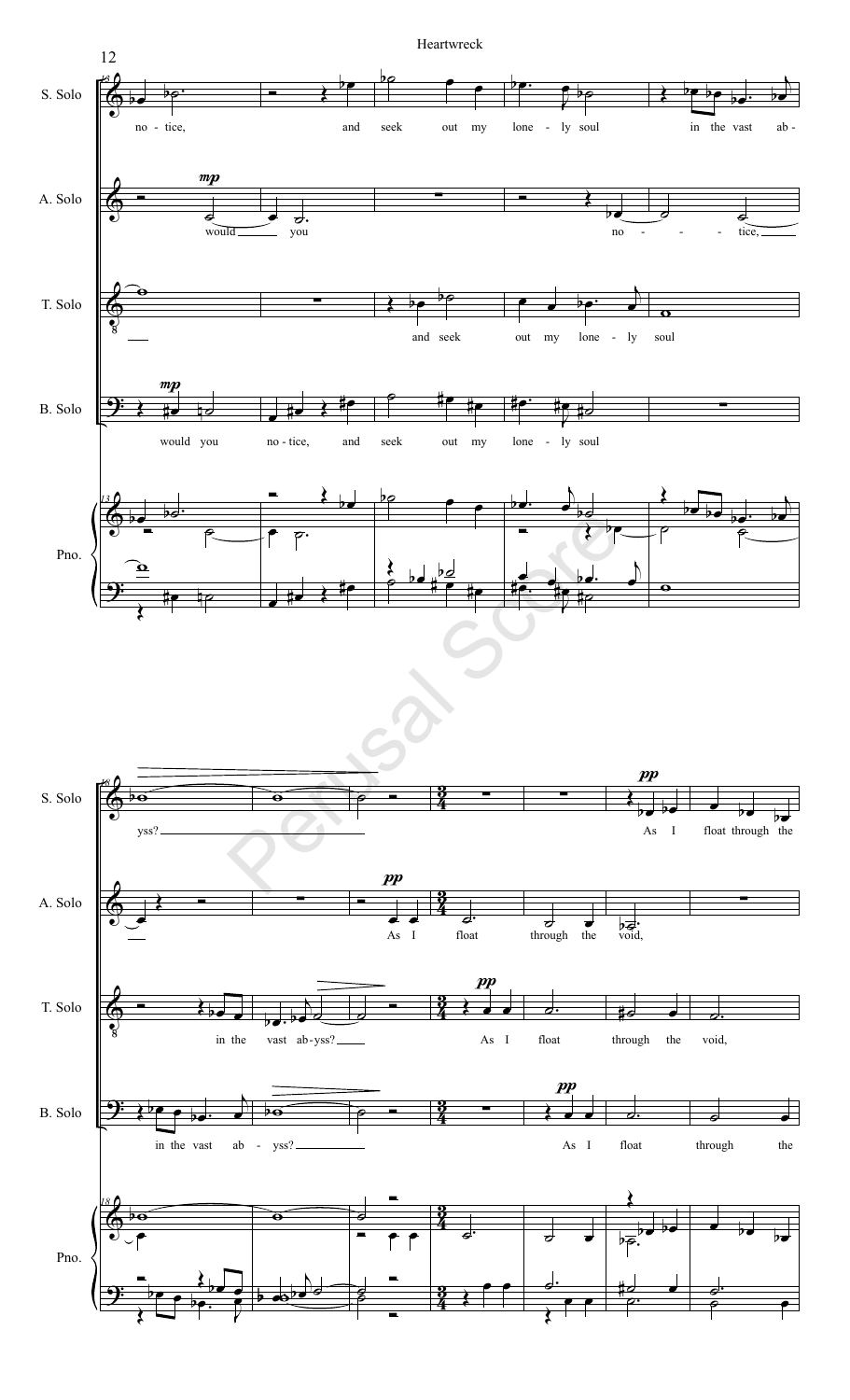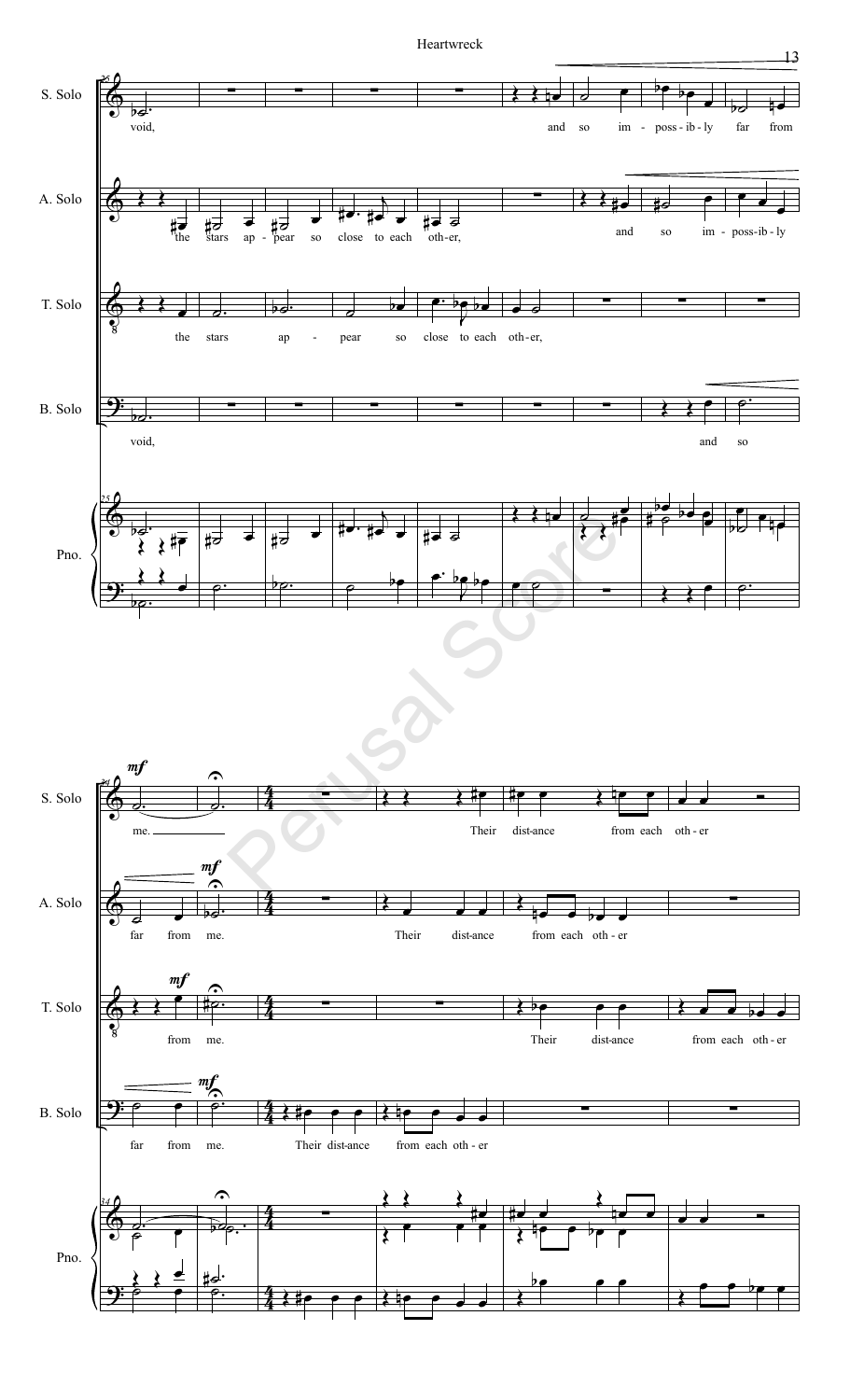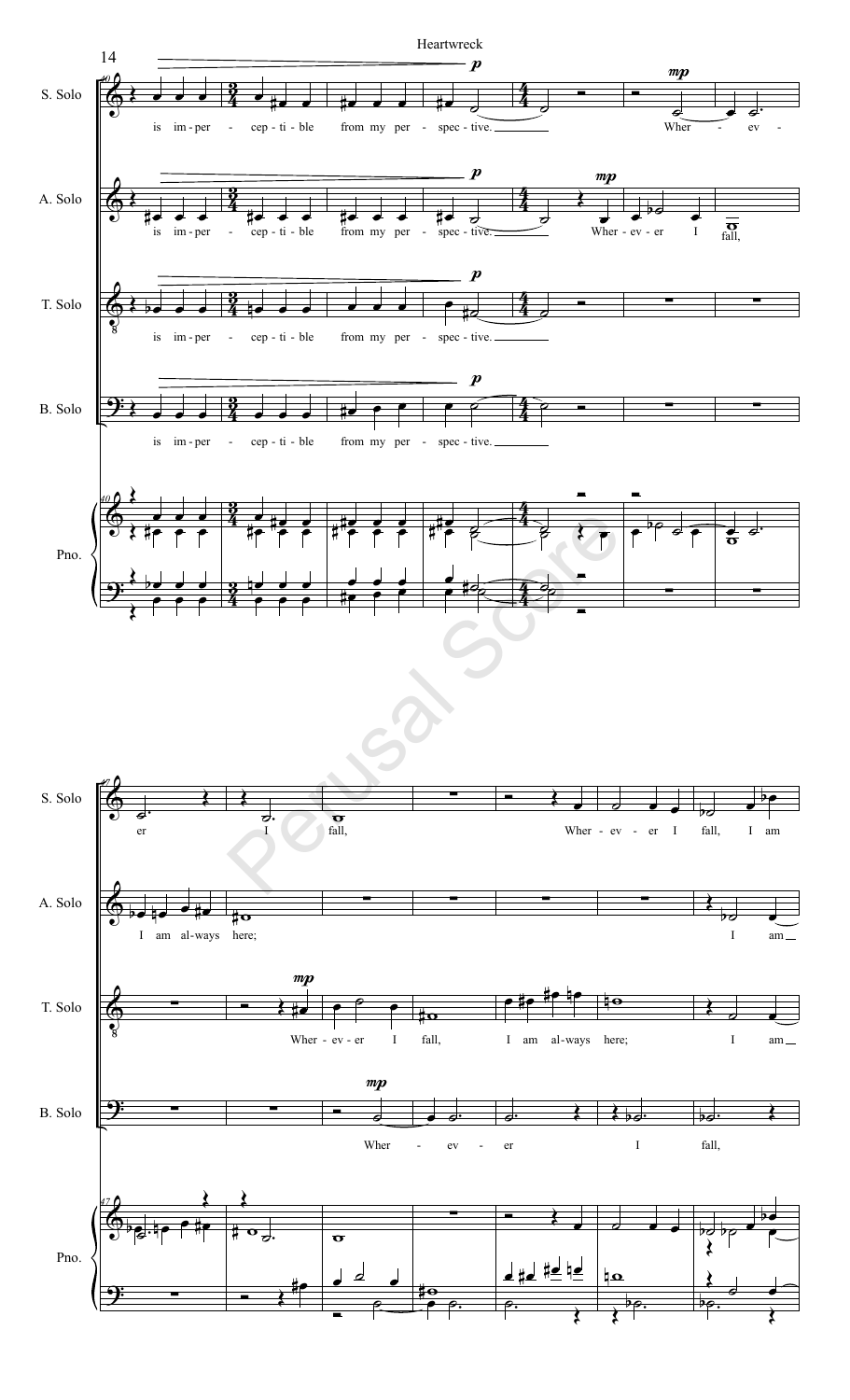

15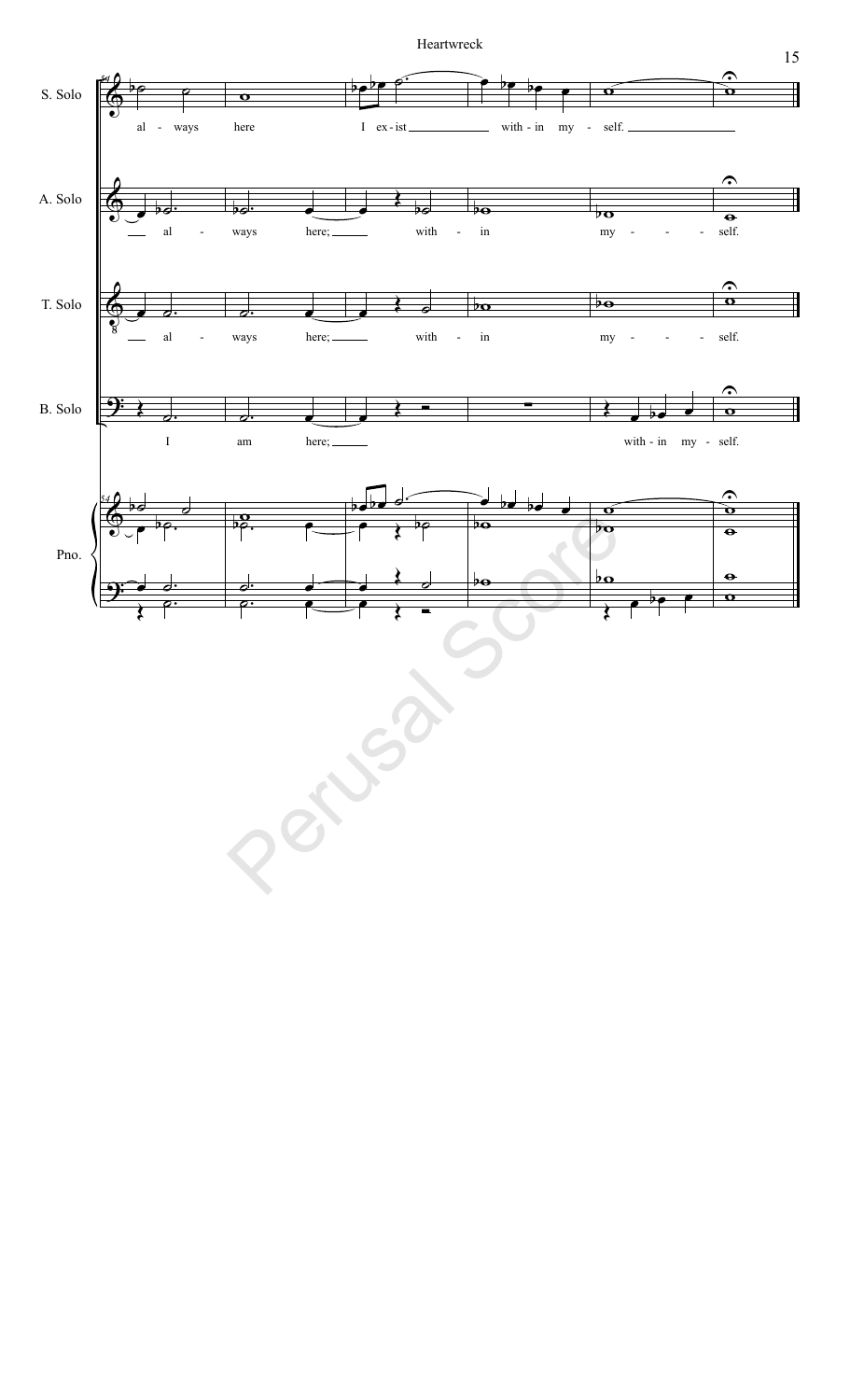#### **4. Another Place and Time**

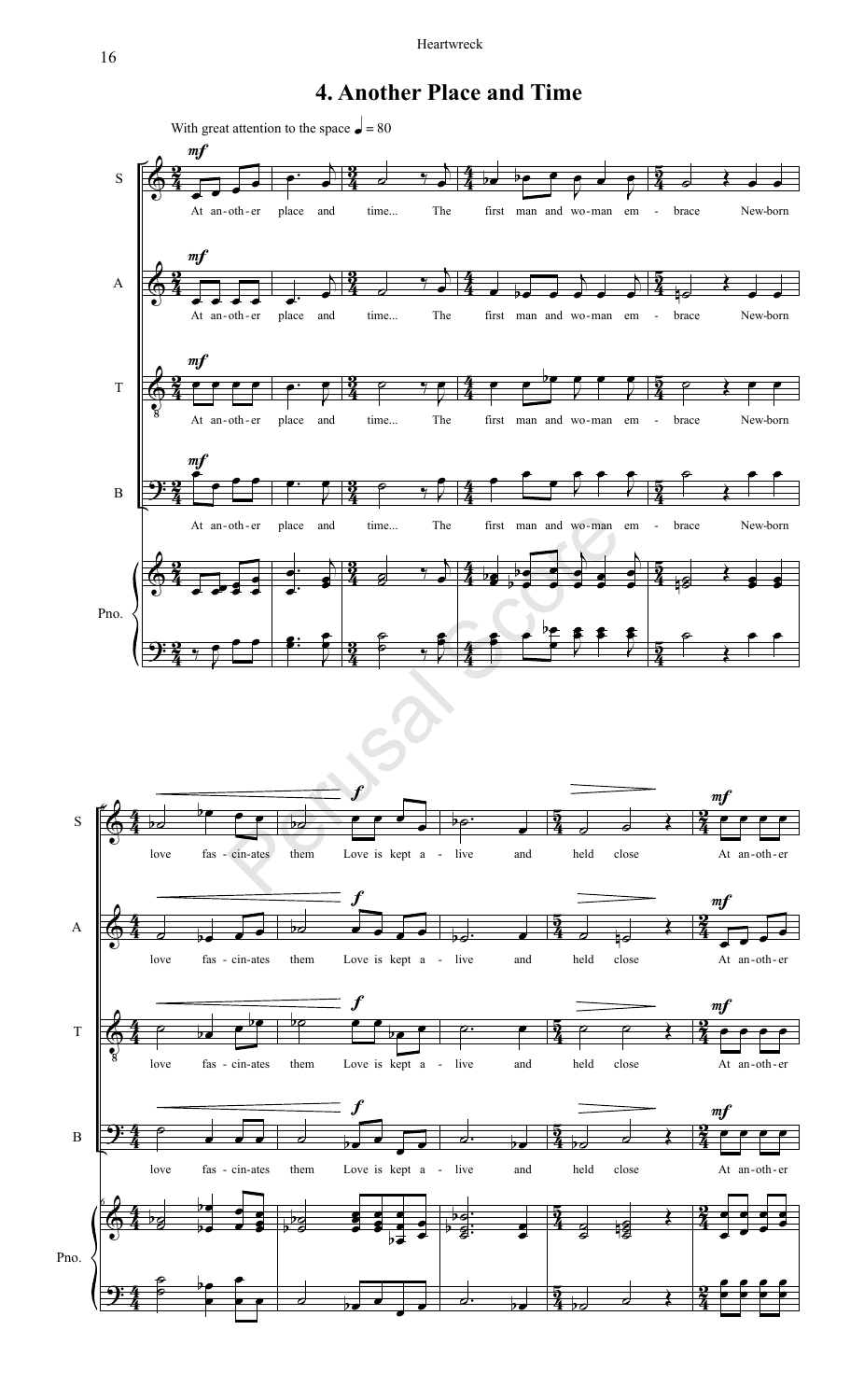



17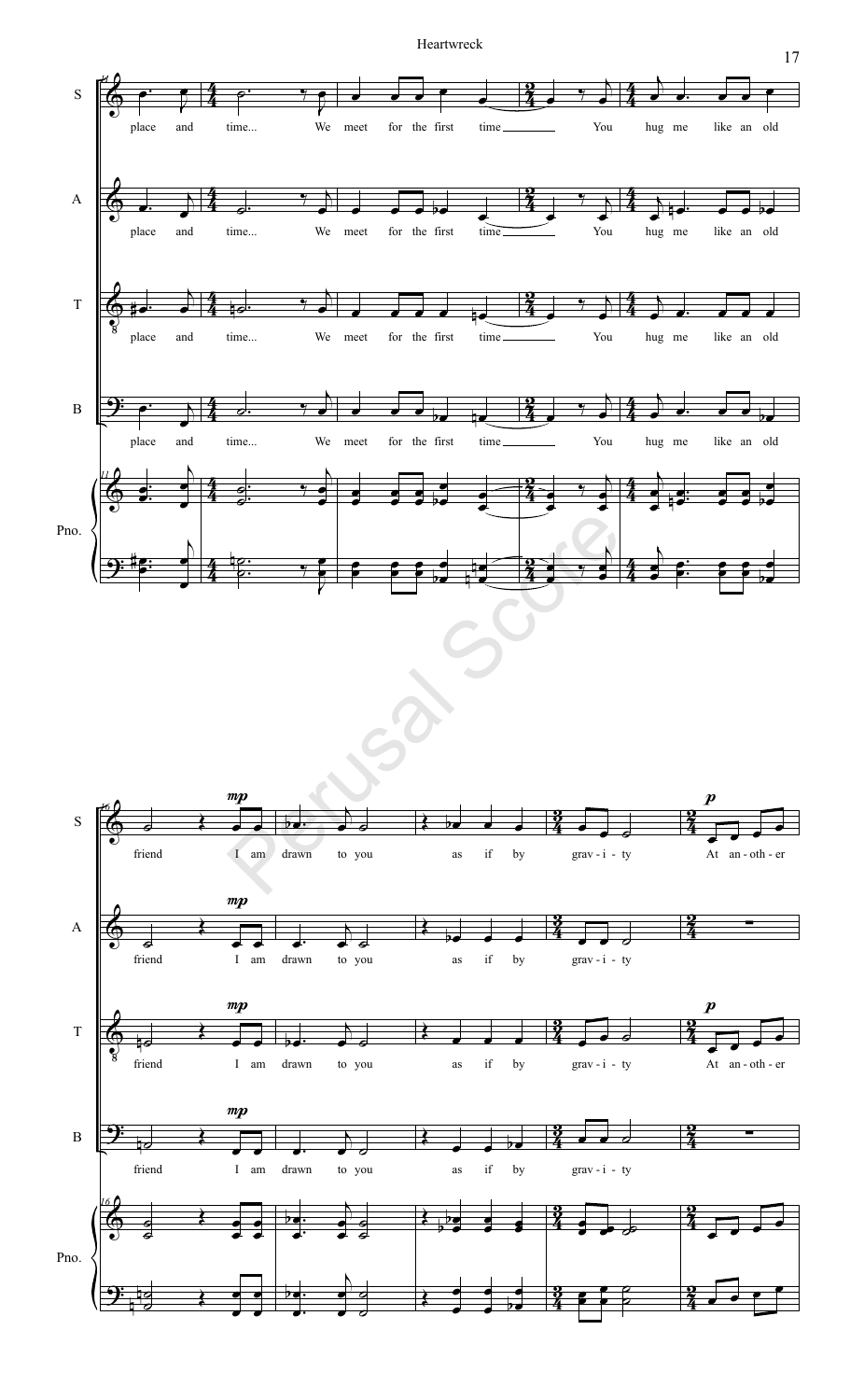

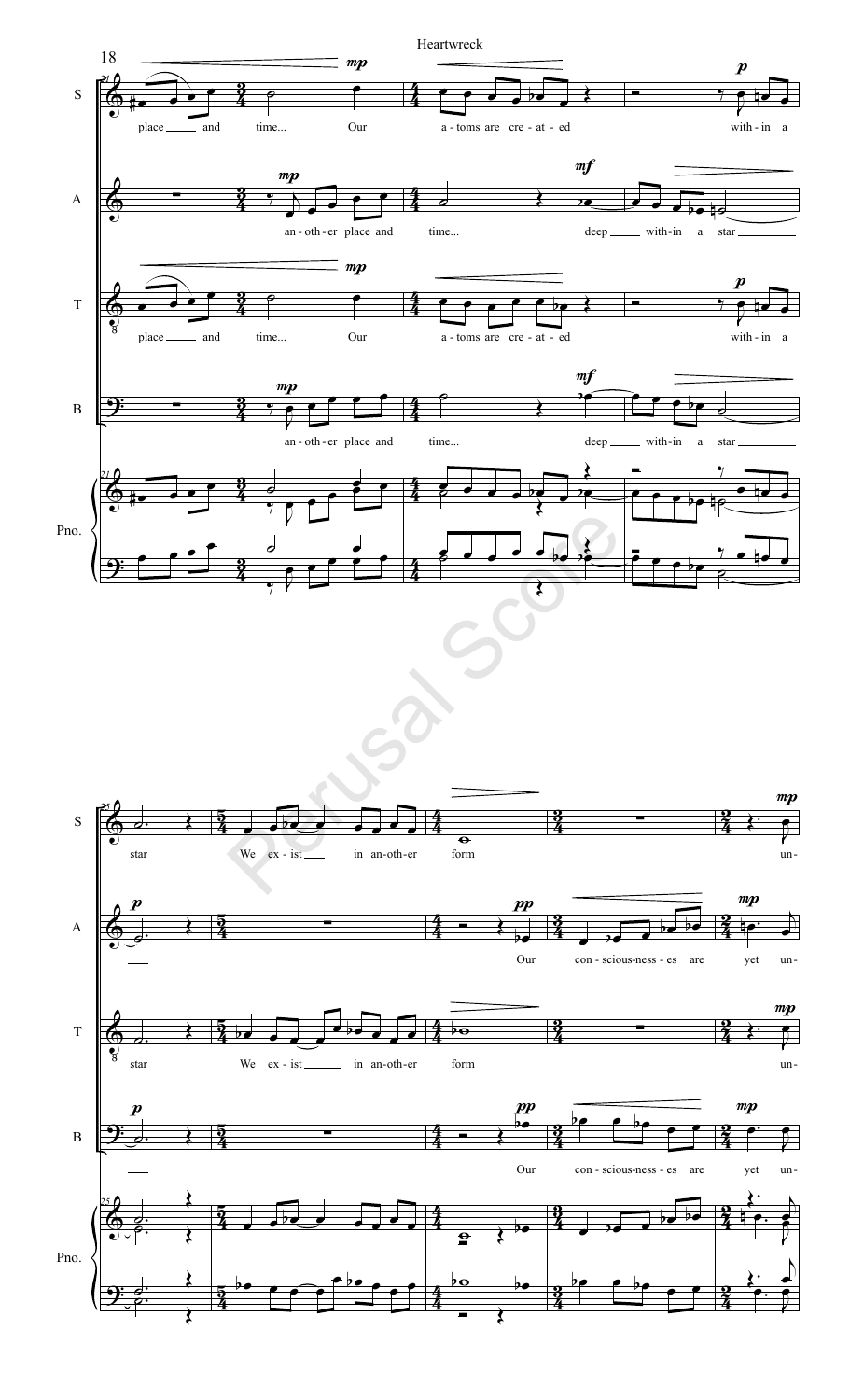

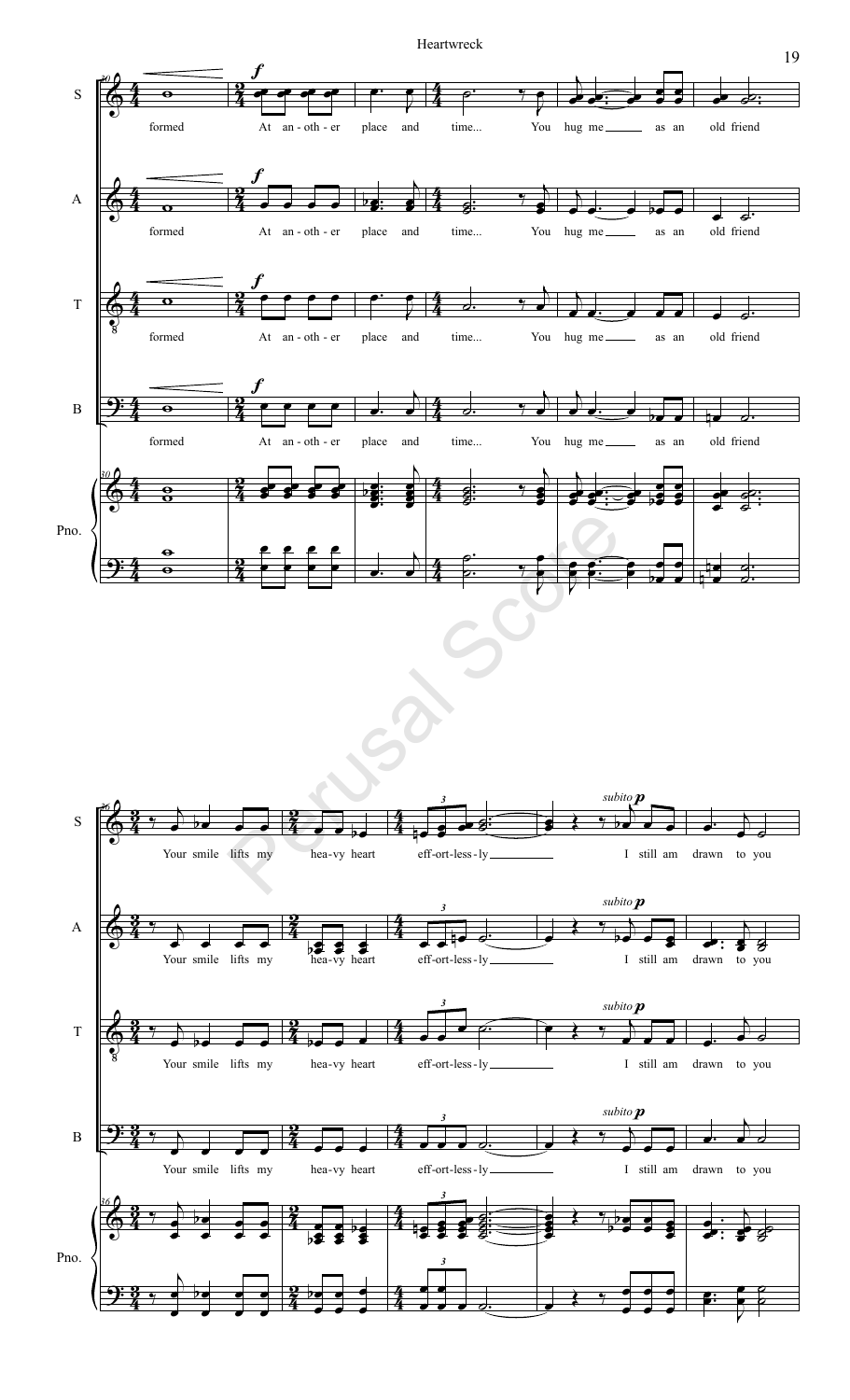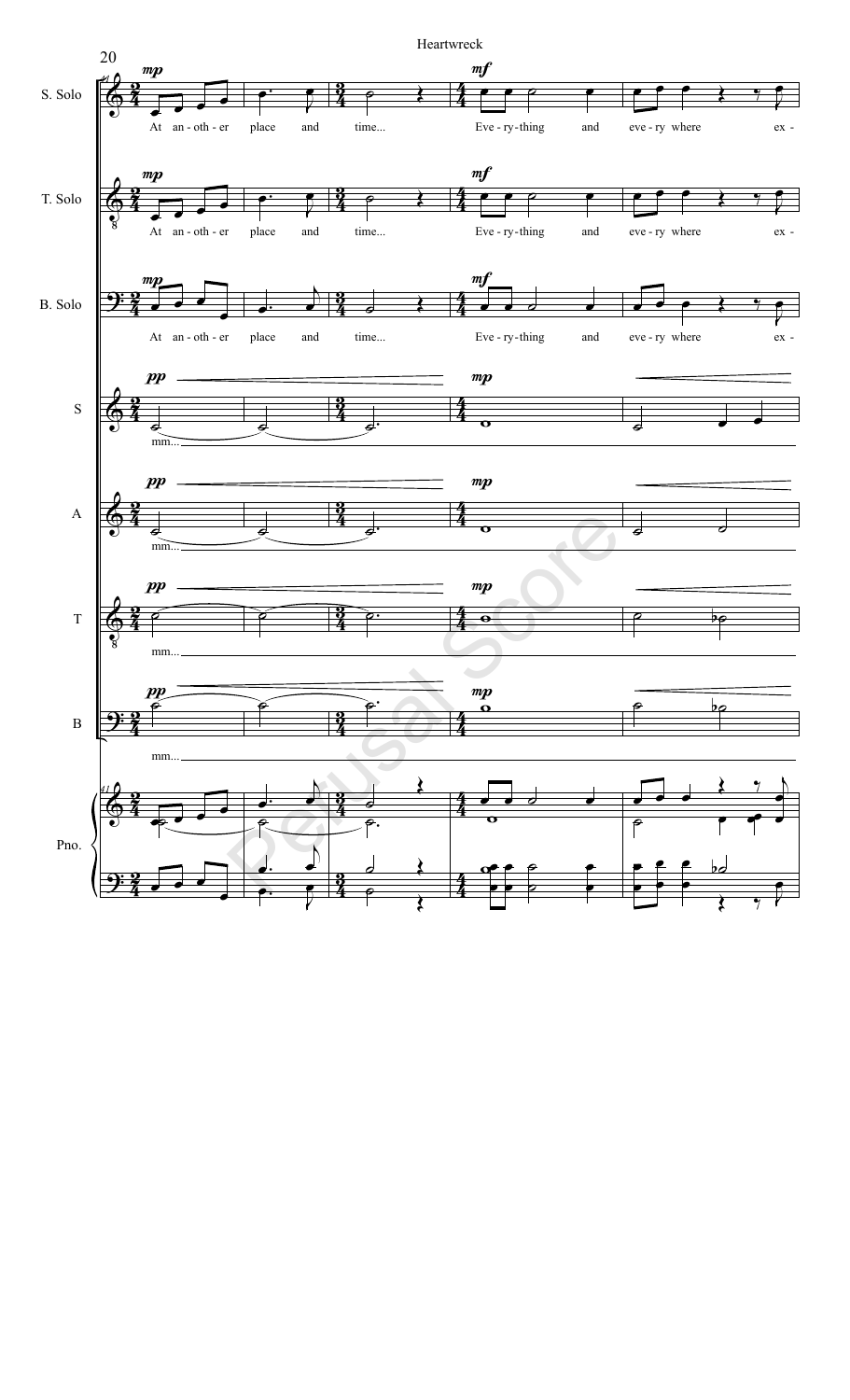